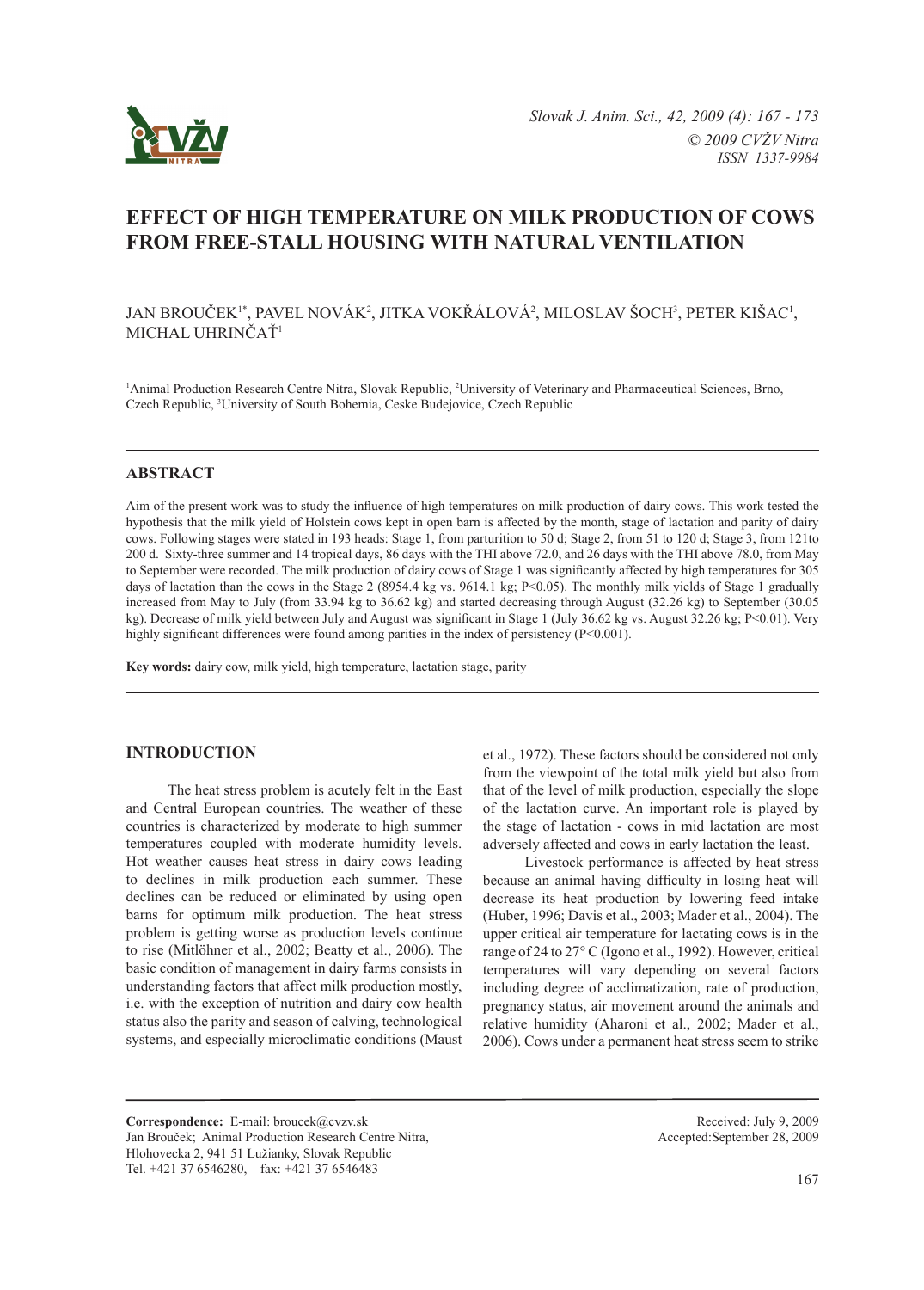a new metabolic balance with reduced energy intake and milk production and increased heat dissipation (Kadzere et al., 2002). Life stage, conditioning, and nutritional and health status of animals also influence the level of vulnerability to environmental stressors (Okab et al., 2008).

Daily milk yield was depressed during short-term heat exposure. During the recovery phase, daily milk yield exhibited a further decline (Blackshaw and Blackshaw, 1994; Kadzere et al., 2002). However, according to Broucek (1997), lactating cows that had been exposed to periodic temperature stress showed a regenerative tendency in milk yield during recovery periods. The parity had significant influences on milk production responses during higher temperature conditions (Nardone et al., 1997). There was a large significant difference between the first and second lactation and despite the fact that the maximum milk yield was reached in the fourth lactation it was not significantly different from the mean of the third lactation (Broucek et al. (2007).

The welfare of dairy cows can be evaluated on the basis of the temperature – humidity index (THI) values. This index is commonly used as a practical indicator for the degree of stress on dairy cattle caused by weather conditions (Hahn and Mader, 1997; Bray et al., 1997; Brown-Brandl et al., 2004), because the THI incorporates the effects of both ambient temperature and RH in an index. In the warning to critical range of THI of 70- 72, performance of dairy cattle is inhibited and cooling becomes desirable. At THI of 72-78, milk production is seriously affected. In the dangerous category at THI of 78-82, the performance is severely affected and cooling of the animals becomes essential (Huber, 1996). Milk yield starts to decline at 72 mean THI and losses in milk production are clearly related to changes in THI. Marked declines occur around 76-78 mean THI. A decrease in milk yield is 0.26 kg/day for each increase in THI. All the adverse effects of the dangerous category are present in the emergency category at THI values of 82 and above, deaths may easily occur and cooling of the animals is absolutely essential (Brown-Brandl et al., 2003).

Objective of this paper was to evaluate the effect of high temperatures on production of milk of dairy cows in southern Moravia (Czech Republic, East Central Europe) in the years 2004 to 2006. We supposed that milk production of dairy cows kept in open barn is influence of month, stage of lactation and parity of dairy cows.

# **Material and methods**

Total of193 Holstein dairy cows were used in the study (1<sup>st</sup> Lactation – 71 heads,  $2<sup>nd</sup>$  Lactation – 50 heads,  $3<sup>rd</sup>$  Lactation – 39 heads,  $4<sup>th</sup>$  Lactation – 17 heads, and  $5<sup>th</sup>$ 

Lactation – 16 heads). The month of calving was the main criterion to select dairy cows. We evaluated data from test milk records, taken at 30-d intervals of the period from December 2004 to May 2006. Three stages were stated according to the days in milk at the beginning of the hottest temperatures  $-1$ <sup>st</sup> July: Stage 1 (0- 50 d); Stage 2 (51-120 d); Stage 3 (121-200 d). Individual milk yields were recorded by Tru-tests. Cows were milked four times daily during the first 100 days of lactation. Milking was carried out twice daily from 101 day of lactation. Dairy cows were kept in open barn with free-stall housing and external concrete pens.

The total mixed ration was supplied twice daily. Feeding was allowed throughout the 24-hour period, except during milking. The energy content in feed ration for the cows in the Stage 1 was 6.99 MJ NEL/kg DM, in the Stage 2 it was 6.41 MJ NEL/kg DM, and in the Stage 3 it was 5.49 MJ NEL/kg DM. The composition of the TMR remained throughout the year and included corn silage, beet pulp, alfalfa haylage, hay, corn grain, wheat, concentrate mixture, and mineral and energetic components. Feed ration included the factors for maintenance, growth, reproduction and lactation.

The meteorological data were recorded continuously by electronic probes inside the barn (probes were placed at the altitude equal to animal height) and were connected outside to a data logger. The number of summer days (maximum temperature above 25.0  $\S$ C) and tropical days according to maximum temperature above 30.0 şC) from 24 h records inside the barn were recorded. Temperature-humidity index was calculated as proposed by Nienaber et al. (1999) by combining maximum temperature (in  $\degree$ C) and average relative humidity ( $\degree$ ) per day inside barn with the following expression [(THI  $= (0.8 \text{ x} \text{ Tmax}) + \{(% \text{ average RH}/100) \text{ x} \text{ (Tmax} - 14.4)\}$  $+ 46.41$ .

The data were analyzed with a statistical package STATISTIX 8. The normal distribution of data was evaluated by Wilk-Shapiro/Rankin Plot procedure. All data confirmed to a normal distribution. Intra-group comparisons for milk production and milk composition for each factor was analyzed using a general linear model ANOVA (General AOV/AOCV). The dependent variables were milk yield, production of milk, FCM, length of lactation and index of persistency, and the independent variables were the factors month, stage and parity. Significant differences among means were tested by Bonferroni's test.

### **Results**

The evaluated summer was extremely hot and high temperatures occurred since May. In July, there were 17 summer and 7 tropical days, while in the August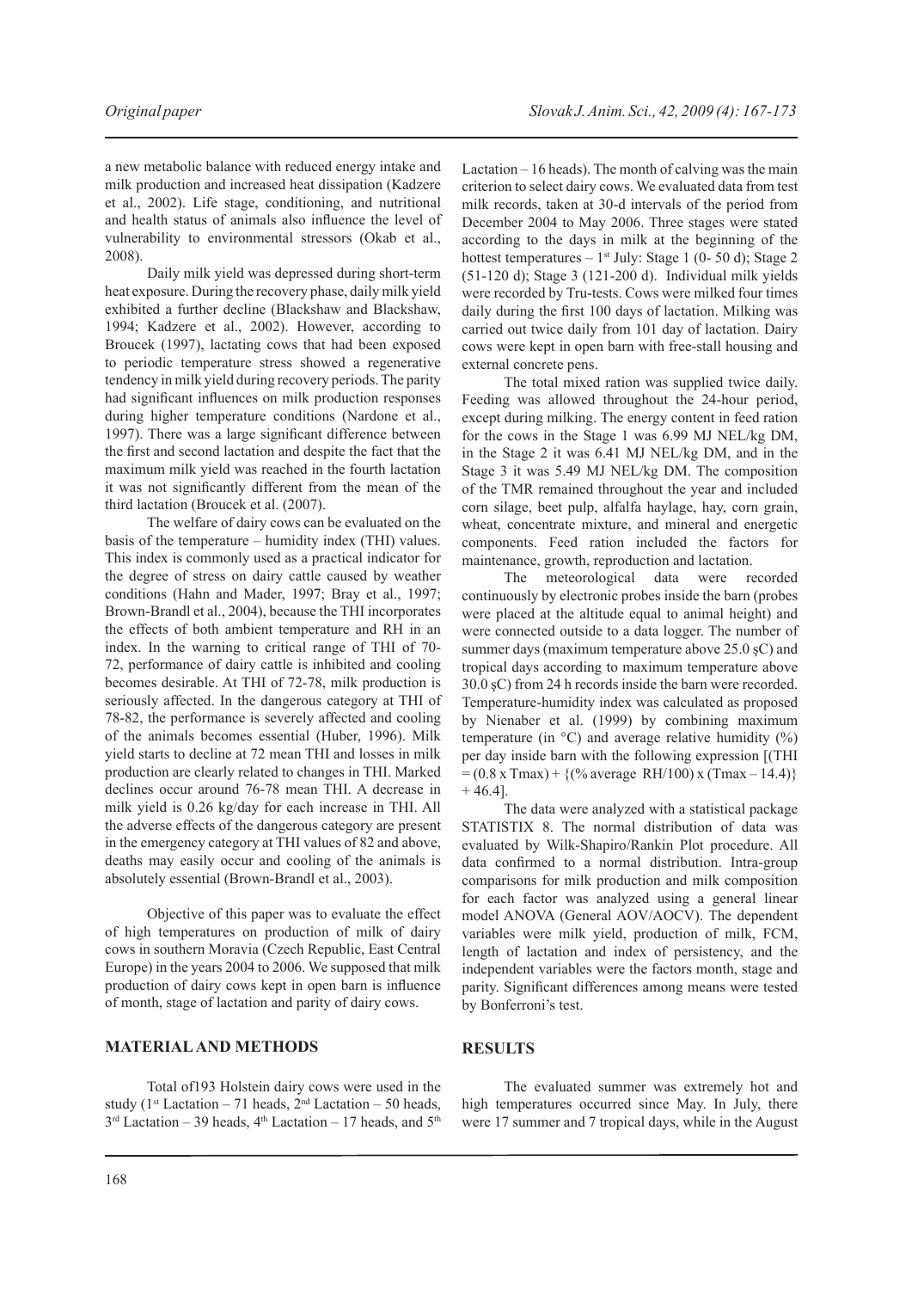| Stage          | $\mathbf n$ | $\frac{-}{x}$ | SX   | $\rm SE$ | F test                 |                         |             |
|----------------|-------------|---------------|------|----------|------------------------|-------------------------|-------------|
|                |             |               |      |          | Stage                  | Parity                  | Interaction |
| May            |             |               |      |          |                        |                         |             |
| 1              | 66          | 33.94         | 8.99 | 1.11     | 33.98***               | $6.10***$               | $2.53*$     |
| $\sqrt{2}$     | 61          | 41.55         | 7.93 | 1.01     | 0.0000                 | 0.0001                  | 0.0124      |
| $\mathfrak{Z}$ | 66          | 32.02         | 6.84 | 0.84     | $S2: S1***$            | $P1: P2***$<br>P1:P3*** |             |
| Total          | 193         | 35.69         | 8.91 | 0.64     | S2:S3***<br>$S1:SS***$ | $P1: P4$ *              |             |
| June           |             |               |      |          |                        |                         |             |
| $\mathbf{1}$   | 66          | 35.95         | 6.40 | 0.79     | 41.43***               | $5.91***$               | 2.92        |
| $\mathfrak{2}$ | 61          | 38.20         | 6.55 | 0.84     | 0.0000                 | 0.0002                  | 0.0044      |
| $\mathfrak{Z}$ | 66          | 29.58         | 6.07 | 0.75     | S2, S1: S3***          | P3, P2: P1***           |             |
| Total          | 193         | 34.48         | 7.29 | 0.52     |                        |                         |             |
| July           |             |               |      |          |                        |                         |             |
| $\mathbf{1}$   | 66          | 36.62         | 6.62 | 0.81     | 62.44***               | $4.04***$               | $4.20***$   |
| $\overline{2}$ | 61          | 34.56         | 5.97 | 0.76     | 0.0000                 | 0.0037                  | 0,0001      |
| $\mathfrak{Z}$ | 66          | 27.09         | 5.67 | 0.69     | S1, S2: S3***          | P3, P2: P1**            |             |
| Total          | 193         | 32.71         | 7.35 | 0.53     |                        |                         |             |
| August         |             |               |      |          |                        |                         |             |
| $\mathbf{1}$   | 66          | 32.26         | 5.88 | 0.72     | 39.94***               | 2.08                    | $2.62**$    |
| $\overline{2}$ | 61          | 33.25         | 6.33 | 0.81     | 0.0000                 | 0.0856                  | 0.0097      |
| $\overline{3}$ | 66          | 25.41         | 6.29 | 0.77     | S2, S1: S3***          |                         |             |
| Total          | 193         | 30.23         | 7.07 | 0.51     |                        |                         |             |
| September      |             |               |      |          |                        |                         |             |
| $\mathbf{1}$   | 66          | 30.05         | 5.69 | 0.70     | $28.18***$             | 1.11                    | $2.80**$    |
| $\overline{2}$ | 61          | 28.77         | 5.25 | 0.67     | 0.0000                 | 0.3533                  | 0.0060      |
| $\mathfrak{Z}$ | 66          | 23.22         | 7.01 | 0.86     | $S1, S2: S3***$        |                         |             |
| Total          | 193         | 27.31         | 6.72 | 0.48     |                        |                         |             |
| October        |             |               |      |          |                        |                         |             |
| $\mathbf{1}$   | 66          | 30.24         | 6.05 | 0.74     | 65.17***               | 1.30                    | 1.80        |
| $\overline{2}$ | 61          | 27.69         | 5.12 | 0.65     | 0.0000                 | 0.2724                  | 0.0806      |
| $\mathfrak{Z}$ | 66          | 16.50         | 8.94 | 1.10     | $S1, S2: S3***$        |                         |             |
| Total          | 193         | 24.74         | 9.17 | 0.66     |                        |                         |             |

**Table 1: Milk yield during high temperature period (kg of milk)**

\* P<0.05; \*\*P<0.01; \*\*\*P<0.001

S1=till 50th day of lactation; S2=from 51 to 120 days of lactation; S3=from 121 to 200 days of lactation; P=parity

23 summer and 6 tropical days. The high temperatures were recorded also in September (11 summer days). We noted 63 summer and 14 tropical days till the end of September in total. Eighty-six days with the THI values above 72.0, which is critical stress category, were recorded. At 26 days we noted values higher then 78.0, which is dangerous stress category.

The average monthly milk yields statistically differed (P<0.001) among lactation stages from May to October, also among parities in May/June and July/

August (Table 1, Figure 1). Significant interactions were noted between lactation stage and parity (May,  $P < 0.05$ ; July, P<0.001; August and September, P<0.01).

The average monthly milk yields in Stage 1 were gradually increased from May to July (from 33.94 **±**  8.99 kg to  $36.62 \pm 6.62$  kg; Figure 1). The monthly milk yields started decreasing through August  $(32.26 \pm 5.88)$ kg) to September (30.05  $\pm$  5.69 kg). Differences between months of ascending period (May, June and July) and descending period (August, September and October)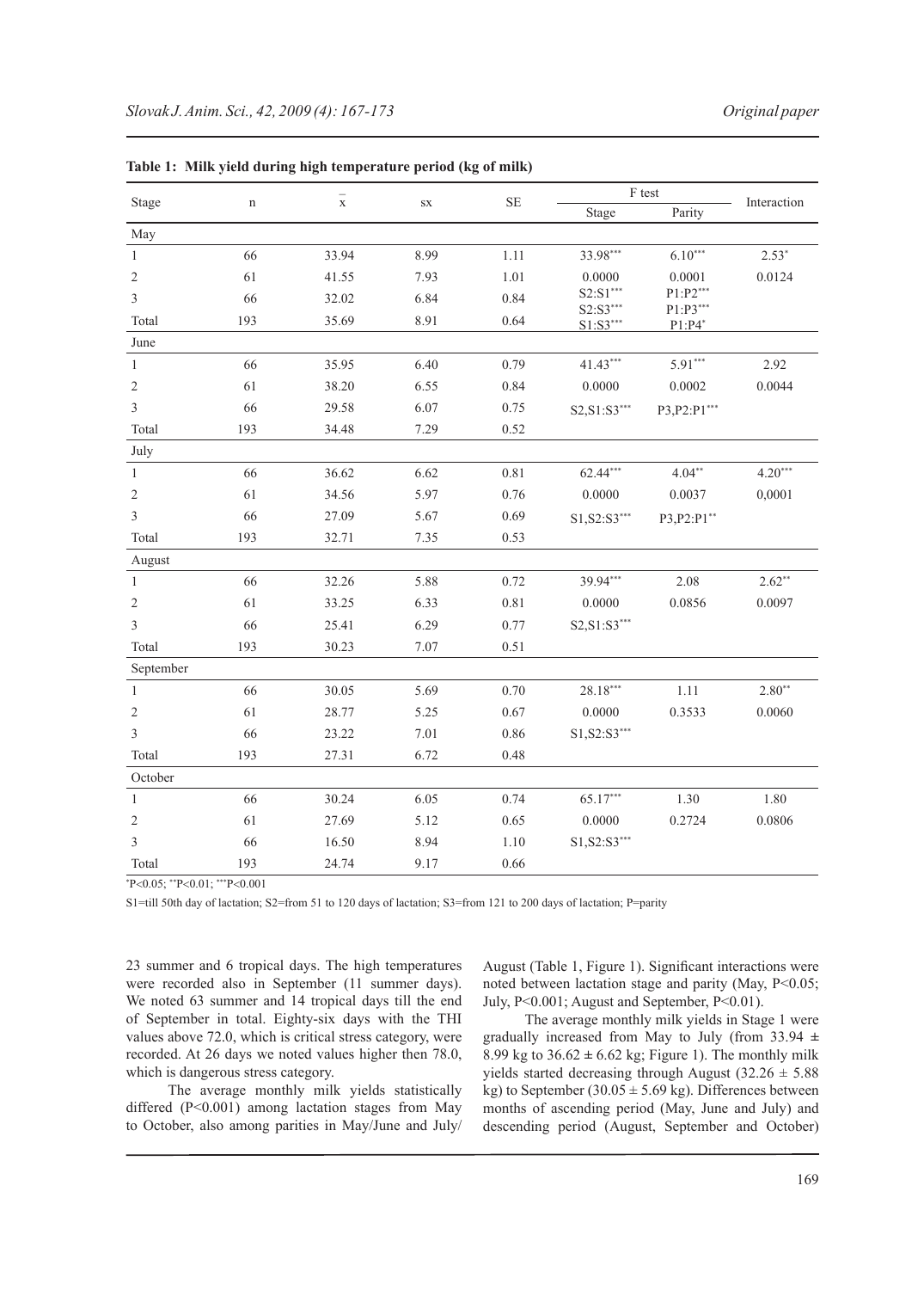| Stage                      |             | $_\mathrm{x}^-$ |            | $\rm SE$ | F test         |                          |             |  |
|----------------------------|-------------|-----------------|------------|----------|----------------|--------------------------|-------------|--|
|                            | $\mathbf n$ |                 | ${\rm SX}$ |          | Stage          | Parity                   | Interaction |  |
| Milk for 305 days          |             |                 |            |          |                |                          |             |  |
| $\mathbf{1}$               | 66          | 8985.4          | 1526.9     | 187.94   | $3.72*$        | 2.26                     | 1.05        |  |
| $\overline{2}$             | 61          | 9614.1          | 1488.6     | 190.60   | 0.0262         | 0.0650                   | 0.4005      |  |
| $\mathfrak{Z}$             | 66          | 9254.3          | 1570.6     | 193.32   | $S2: S1, S3^*$ |                          |             |  |
| Total                      | 193         | 9276.1          | 1543.5     | 111.10   |                |                          |             |  |
| FCM for 305 days           |             |                 |            |          |                |                          |             |  |
| 1                          | 66          | 8260.4          | 1305.7     | 160.72   | 2.76           | 2.09                     | 0.97        |  |
| $\overline{2}$             | 61          | 8696.8          | 1350.4     | 172.89   | 0.0662         | 0.0840                   | 0.4608      |  |
| $\mathfrak{Z}$             | 66          | 8491.6          | 1460.4     | 179.77   |                |                          |             |  |
| Total                      | 193         | 8477            | 1378.0     | 99.23    |                |                          |             |  |
| Milk for entire lactation  |             |                 |            |          |                |                          |             |  |
| $\mathbf{1}$               | 66          | 10088           | 2265.4     | 278.85   | 1.35           | 1.76                     | 0.84        |  |
| $\overline{2}$             | 61          | 10491           | 1994.4     | 255.36   | 0.2613         | 0.1384                   | 0.5660      |  |
| $\mathfrak{Z}$             | 66          | 10186           | 2374.0     | 292.22   |                |                          |             |  |
| Total                      | 193         | 10249           | 2217.5     | 159.62   |                |                          |             |  |
| Length of entire lactation |             |                 |            |          |                |                          |             |  |
| $\mathbf{1}$               | 66          | 359.56          | 67.28      | 8.28     | 0.08           | 1.34                     | 0.46        |  |
| $\overline{2}$             | 61          | 350.84          | 52.71      | 6.75     | 0.9209         | 0.2576                   | 0.8819      |  |
| $\mathfrak{Z}$             | 66          | 351.85          | 63.61      | 7.83     |                |                          |             |  |
| Total                      | 193         | 354.17          | 61.53      | 4.42     |                |                          |             |  |
| Index of persistency (P21) |             |                 |            |          |                |                          |             |  |
| $\mathbf{1}$               | 66          | 87.30           | 11.15      | 1.37     | 0.08           | $14.89***$               | 1.76        |  |
| $\overline{2}$             | 61          | 85.08           | 10.97      | 1.40     | 0.9237         | 0.0000                   | 0.0885      |  |
| 3                          | 66          | 87.17           | 13.52      | 1.66     |                | P1:<br>P3, P2, P5, P4*** |             |  |
| Total                      | 193         | 86.55           | 11.94      | 0.86     |                |                          |             |  |

|  |  | Table 2: Milk performance during lactation (kg of milk) |  |  |  |  |
|--|--|---------------------------------------------------------|--|--|--|--|
|--|--|---------------------------------------------------------|--|--|--|--|

\* P<0.05; \*\*P<0.01; \*\*\*P<0.001

were significant (Table 1). The comparison between July and August is important for an assessment of the effect of high temperature on milk yield. Depression of milk was significant in this Stage 1 (July 36.62 **±** 6.62 kg vs. August 32.26 **±** 5.88 kg; P<0.01).

Milk yield in Stage 2 was the highest in May, that is, as an immediate response to exposure to high temperature (41.55  $\pm$  7.93 kg), and then it was steadily decreasing until October ( $27.69 \pm 5.12$  kg). Differences between May and August, and September and October

were highly significant. Milk yield in Stage 3 decreased regularly and slightly with progressing lactation (Figure 2).

Table 2 refers to the milk production of dairy cows in the Stage 1 in July and August were significantly affected by the high temperature for 305 days of lactation more than cows in the Stage 2 (8954.4  $\pm$  1526.9 kg vs. 9614.1  $\pm$  1488.6 kg; P<0.05). Very highly significant differences were noted among parities in the index of persistency (P<0.001).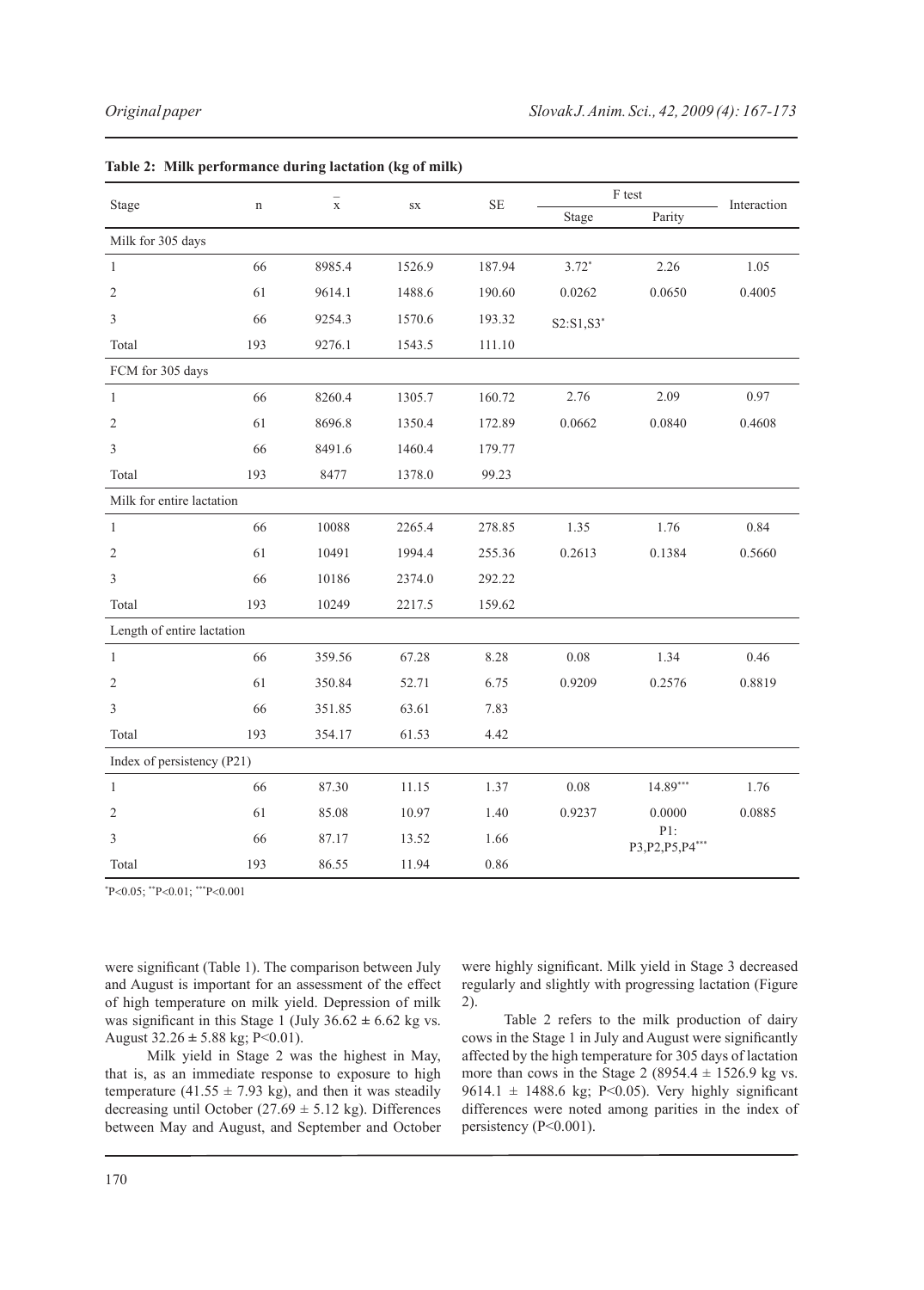

**Fig. 1: Effect of the lactation stage on milk yield**



**Fig. 2: Effect of parity on milk yield**

#### **discussion**

Heat stress (THI) is an important indicator traditionally used for prediction of milk yield during summer. Bucklin and co-workers (1991) suggested that milk production will be reduced whenever THI exceeds a value of 72. Though many studies have examined the effect of heat stress on daily (same day) milk production, other studies suggested a more significant effect a few days after dairy cows are exposed to extreme heat stress (Huber, 1996; Broucek et al., 1997).

High ambient temperatures depressively affect milk production (Igono et al., 1992; Aharoni et al., 1999; Kadzere et al., 2002). However, the effects of hot environment on milk production vary with the stage of lactation. Early lactating cows can be more sensitive to the effect of heat than late lactating cows. The process is associated with maintenance, digestion and metabolism (Robertshaw, 2006; Nardone et al., 2006). Individual variation in lactating yield and shape of the lactation curve under periodic heat stress indicates the possibility of discussing productive adaptation in high performance cattle more deeply from a genetic perspective. There are adverse opinions on this lactation stage effect. Cows in the early stage of lactation extensively utilize body reserves and are less dependent on consumed feed energy. They are on the higher level of production, despite consuming the least feed (Maltz et al., 2000; Broucek et al., 2007).

In the present study, the average monthly milk yields of Stage 1 were found to increase gradually from May to July and then decreased till September. Distinct limit for production of milk was observed between July and August and milk losses during those months were expressive. Milk yield in the Stage 2 was the highest in May and then production gradually decreased until October. This might indicate that cows from Stage 1 were influenced by the hyperthermal stress the most. However, this reduction of the amount of milk yield in our distribution of the year can change in relation to many other factors, in particular to the milk yield level and to the reproduction phase. Johnson (1987) suggested that the average daily losses in milk production for early stage cows were 5.5 kg/day/cow, mid stage 2.6 kg/day/ cow, and late stage 2.9 kg/day/cow for the first 55-day period during the summer. Heat stress in the fresh cow may impair health, decrease milk yield, and lengthen time to peak milk production and peak feed intake. However, the early cows tended to recover more during the last 55 days of the summer.

Milk production by of Stage 1 dairy cows was significantly affected by high temperatures for 305 days lactation more than the Stage 2 cows (8954.4 **±** 1526.9 kg vs. 9614.1 **±** 1488.6 kg; P<0.05). The highest milk yield during lactation was noted in cows, which were at the beginning of July on their 51 to 120 days in milk. That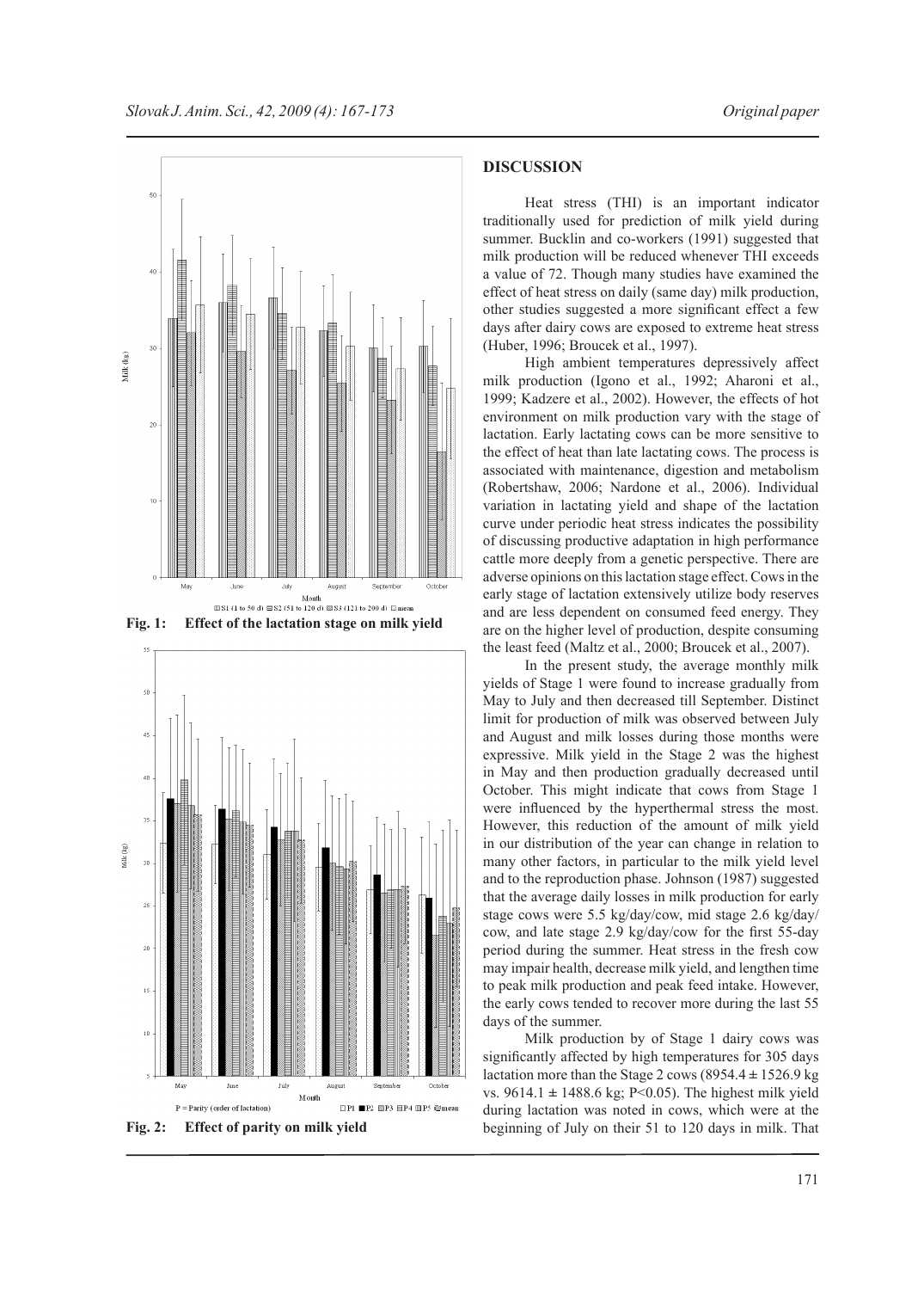means high temperature markedly limited the efficiency of Stage 1 cows. The Stage 2 cows with higher production were probably less sensitive to the effects of high ambient temperatures. This contradicts the findings of Maust et al. (1972) who stated that mid-lactation cows were most adversely influenced by heat stress, whereas those in late lactation were affected fairly and those in early lactation the least. These authors also observed that cows in midlactation were most affected, but they seemed to recover from one or more days of thermal stress better than cows in late lactation (Maust et al., 1972). Similarly, the present study noted the lowest milk production during entire lactation in Stage 1 cows, while summer months recorded their peak production (about 50 days); however, the differences were non-significant.

The effects of heat stress may be more pronounced in older cows than first-lactation heifers. In the present study the cows of higher parities were found to be affected most by the high temperatures. Thompson et al. (1999) reported a significant reduction in 305-day milk production of second-lactation or older cows that was not seen in first-lactation heifers. It is a common field observation that heifers don't suffer heat stress to the extent mature cows do. Older cows were more severely affected because they had higher feed consumption and therefore, they digested more, produced more milk, and had more fatty insulation preventing heat loss, as compared to primiparous cows. Keck et al. (2004) indicated that the prevalent climatic conditions on the farms during the day induced stronger thermoregulatory responses in the cows than the conditions that prevailed during the night. However, within the measured range of climatic conditions, the cows were hardly exposed to severe cold or heat stress and thus able to cope with these conditions.

### **Conclusions**

Milk production of cows is influenced by environmental factors, especially high temperature during summer. Hot weather conditions reduce dry matter intake and level of decrease in milk production is also affected by stage of lactation. Milk production of dairy cows was significantly affected by high temperatures for 305-day lactation in comparison to cows at mid-lactation stage. It is probably necessary to study the methods of the aircooling in open barns more closely.

### **References**

- Aharoni, Y. Brosh, A. Ezra, E. 1999. Effects of heat load and photoperiod on milk yield and composition in three dairy herds in Israel. *Anim. Sci*., 1999, vol. 69, p. 37-47.
- Aharoni, Y. Ravagnolo, O. Misztal, I. 2002. Comparison of lactational responses of dairy cows in

Georgia and Israel to heat load and photoperiod. *Anim. Sci*., 2002, vol. 75, p. 469-476.

- Blackshaw, J. K. Blackshaw, A. W. 1994. Heat stress in cattle and the effect of shade on production and behaviour. *Aust. J. Exp. Agric.,* 1994*,* vol. 34, p. 285-295.
- Beatty, D. T. Barnes, A. Taylor, E. Pethick, D. – McCarthy, M. – Maloney, S. K. 2006. Physiological responses of Bos taurus and Bos indicus cattle to prolonged, continuous heat and humidity. *J. Anim. Sci*., 2006, vol. 84, p. 972-985.
- Bray, D. R. Bucklin, R. A. Shearer, J. K. – Montoya, R. – Giesy, R. 1997. Reduction of environmental stress in adult and young dairy cattle in hot, humid climates. Proceedings of the Fifth International Symposium, Bloomington, Minnesota, May 29–31, Vol I, p. 672–679. ISBN 0929355849.
- BROUČEK, J. 1997. Effect of high temperatures on cattle. *Agriculture*, 43, 1997, p. 522-542.
- Brown-Brandl, T. M. Nienaber, J. A. Eigenberg, R. A. – Freetly, H. C. – Hahn, G. L. 2003. Thermoregulatory responses of feeder cattle. *J. Therm. Biol*., 2003, vol. 28, p. 149-157.
- HAHN, G. L. MADER, T. L. 1997 Heat waves in relation to thermoregulation, feeding behavior and mortality of feedlot cattle. Proceedings of the Fifth International Symposium, Bloomington, Minnesota, May 29–31, 1997, vol I, p 563– 571. ISBN 0929355849.
- Brouček, J. Ryba, S. Mihina, S. Uhrincat, M. – Kisac, P. 2007. Impact of thermal-humidity index on milk yield under conditions of different dairy management. *J. Anim. and Feed Sci*., 2007, vol. 16, p. 329-345.
- Bucklin, R. A. Turner, L. W. Beede, D. K. Bray, D. R. – Hemken, R. W. 1991. Methods to relieve heat stress for dairy cows in hot, humid climates. *Appl. Eng. Agric.,* 1991, vol. 7, p. 241-247.
- Davis, M. S. Mader, T. L. Holt, S. M. Parkhurst A. M. 2003. Strategies to reduce feedlot cattle heat stress: Effects on tympanic temperature. *J. Anim. Sci*., 2003, vol. 81, p. 649-661.
- HUBER, J. T. 1996. Amelioration of heat stress in dairy cattle. In: Philips CJC (ed) Progress in dairy Science. CAB International, Oxon, UK, 1996, p. 211-243. ISBN 0 851198 974 8.
- Igono, M. O. Bjotvedt, G. Sanford-Crane, H. T. 1992. Environmental profile and critical temperature effects on milk production of Holstein cows in desert climate. *Int. J. Biometeorol.,* 1992, vol. 36, p. 77-87.
- JOHNSON, H. D. 1987. Bioclimate effects on growth, reproduction and milk production. In: Johnson Harold D. (ed) Bioclimatology and the Adaptation of Livestock, World Animal Science, B5, Chapter 3 (1987), Elsevier Science Publishers B.V., Amsterdam, The Nederlands, p. 35-57. ISBN 0444426906.
- KADZERE, C. T. MURPHY, M. R. SILANIKOVE, N. - MALTZ, E. 2002. Heat stress in lactating dairy cows: a review. *Liv. Prod. Sci*., 2002, vol. 77, p. 59-91.
- Keck, M. Zähner, M. Hauser, R. 2004. Minimalställe für Milchkühe bewähren sich. *FAT-Berichte*, 2004, Nr. 620, Tänikon, 12 p. ISSN 1018-502X.
- MADER, T. L. DAVIS, M. S. 2004. Effect of management strategies on reducing heat stress of feedlot cattle: Feed and